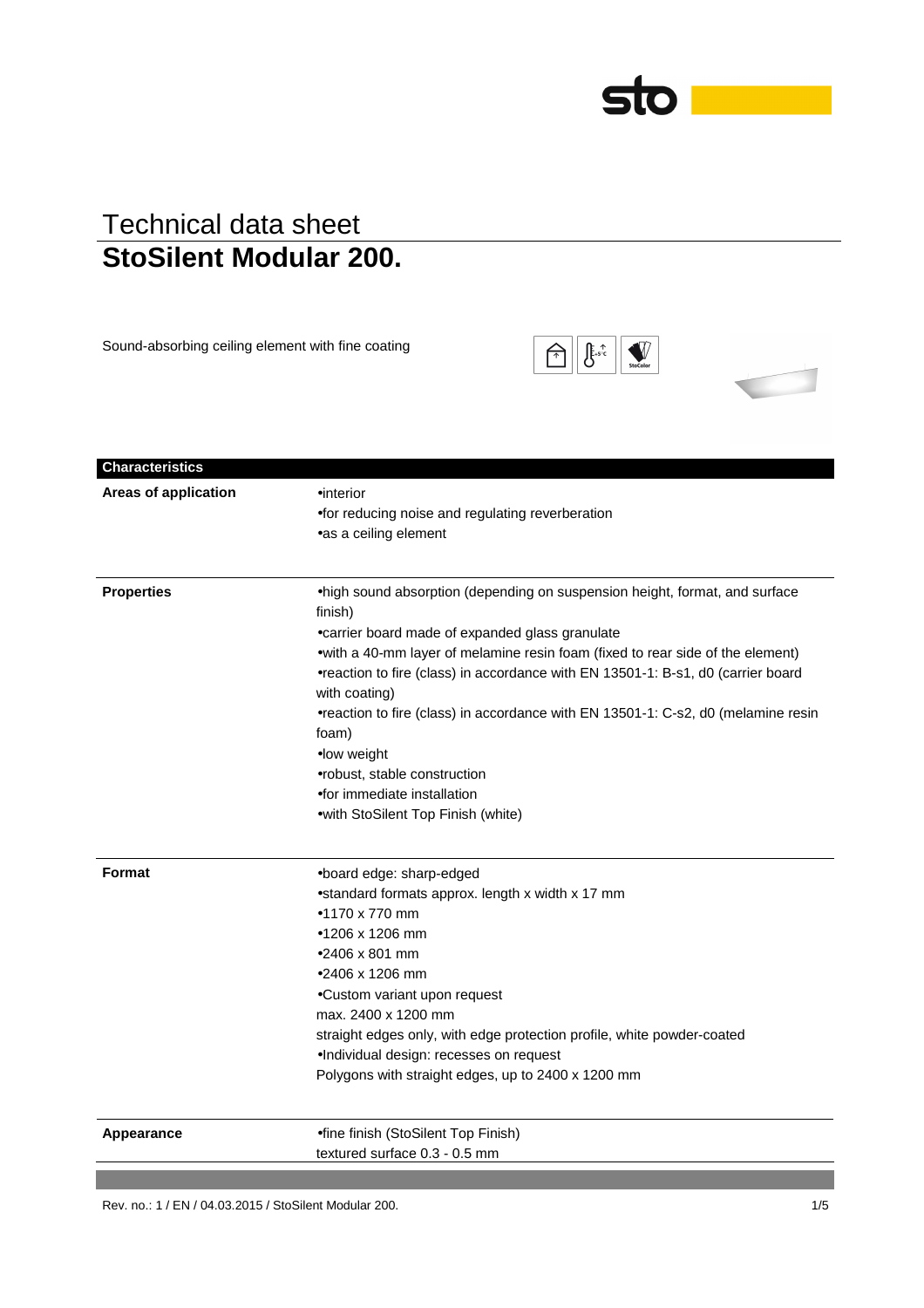

**Information/notes** •simple assembly from prefabricated elements in accordance with installation instructions

> •all ceiling elements incl. height-adjustable suspending set consisting of 4 steel wire hangers with a wire length of 2.5 m, 4 concrete nail anchors, 6 x 30 M6/5, drill-hole depth min. 40 mm, nominal drill diameter 6 mm

•use as wall element upon request

•not suitable for brine baths and swimming pools

### **Technical data**

| <b>Criterion</b>                                  | Standard / test<br>regulation | Value/ Unit | <b>Notes</b>                                                       |
|---------------------------------------------------|-------------------------------|-------------|--------------------------------------------------------------------|
| Fire behaviour (class)                            |                               | B-s1, d0    | carrier board<br>with coating                                      |
| Fire behaviour (class)                            |                               | $C-s2, d0$  | Melamine resin<br>foam                                             |
| Sound absorption surface area<br>A (project) $m2$ | <b>EN ISO 354</b>             |             | may vary<br>depending on<br>the format and<br>suspension<br>height |

The characteristic values stated are average values or approx. values. We use natural raw materials in our products, which means that the stated values can vary slightly in the same delivery batch; this does not affect the suitability of the product for its intended use.

| <b>Substrate</b>    |                                                                                                                                                                                                                                                                                                                                                                                                                                                                             |
|---------------------|-----------------------------------------------------------------------------------------------------------------------------------------------------------------------------------------------------------------------------------------------------------------------------------------------------------------------------------------------------------------------------------------------------------------------------------------------------------------------------|
| <b>Requirements</b> | Fix StoSilent Modular via 4 suspension points in the load-bearing building element<br>(concrete ceiling, wooden/wooden beam ceiling, gypsum plasterboard ceiling,<br>trapezoidal sheet metal, etc.) The executing company is responsible for furnishing<br>proof of the load-bearing capacity of the substrate, selecting suitable retaining<br>elements (screw, dowel, etc.) and checking on-site conditions and, if necessary,<br>adjusting the elements correspondingly. |

Rev. no.: 1 / EN / 04.03.2015 / StoSilent Modular 200. 2/5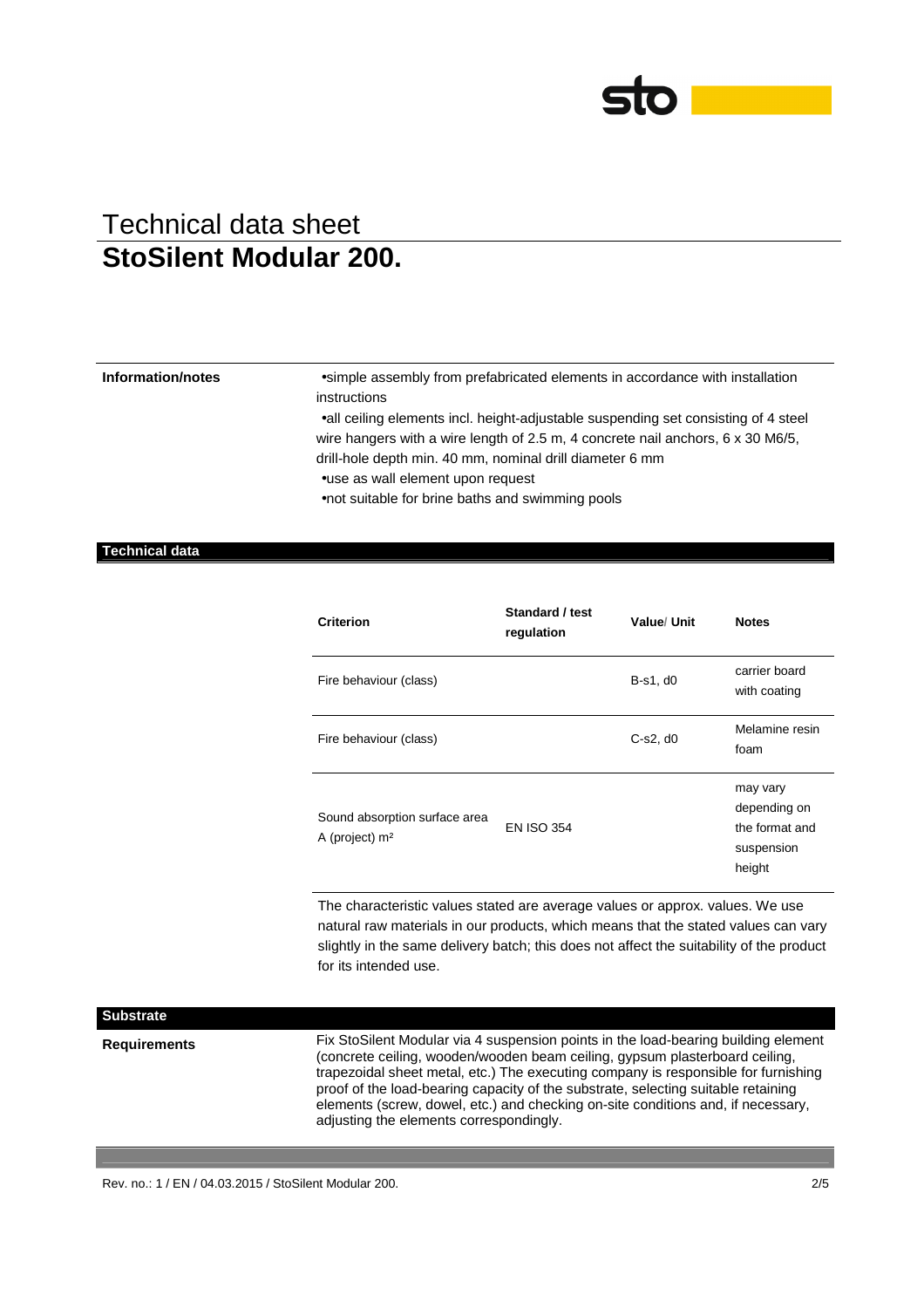

| Application                                                            |                                                                                                                                                                                                                         |                                                                                                            |  |
|------------------------------------------------------------------------|-------------------------------------------------------------------------------------------------------------------------------------------------------------------------------------------------------------------------|------------------------------------------------------------------------------------------------------------|--|
| <b>Application temperature</b>                                         | Lowest substrate and air temperature for application: $+5$ $\degree$ C                                                                                                                                                  |                                                                                                            |  |
| <b>Coating procedure</b>                                               | height-adjustable steel cable suspension                                                                                                                                                                                |                                                                                                            |  |
|                                                                        | sub-construction made of galvanised steel sheet                                                                                                                                                                         |                                                                                                            |  |
|                                                                        | layer of melamine resin foam                                                                                                                                                                                            |                                                                                                            |  |
|                                                                        | acoustically effective carrier board                                                                                                                                                                                    |                                                                                                            |  |
|                                                                        | finish applied at the factory:<br><b>StoSilent Top Finish</b>                                                                                                                                                           |                                                                                                            |  |
| <b>Cleaning the tools</b>                                              | Remove dust after use.                                                                                                                                                                                                  |                                                                                                            |  |
| Indications,<br>recommendations, special<br>information, miscellaneous | The general Sto application guidelines for StoSilent Modular must be observed, in<br>accordance with the installation instructions. This is included in every delivery and<br>is also available from Sto SE & Co. KGaA. |                                                                                                            |  |
| <b>Delivery</b>                                                        |                                                                                                                                                                                                                         |                                                                                                            |  |
| <b>Colour shade</b>                                                    | white (approx. RAL 9016), limited tintability in accordance with the StoColor<br>System                                                                                                                                 |                                                                                                            |  |
| Packaging                                                              | box<br>pallet                                                                                                                                                                                                           |                                                                                                            |  |
| <b>Storage</b>                                                         |                                                                                                                                                                                                                         |                                                                                                            |  |
| <b>Storage conditions</b>                                              | Store in dry and frost-free conditions. Do not subject the article to loads or stress.                                                                                                                                  |                                                                                                            |  |
| <b>Certificates/approvals</b>                                          |                                                                                                                                                                                                                         |                                                                                                            |  |
|                                                                        | Declaration of conformity No.<br>2014-04                                                                                                                                                                                | Acoustic products formulation identity/name change<br>Certificate of conformity                            |  |
|                                                                        | M100960/13                                                                                                                                                                                                              | StoSilent Modular 200/210<br>Determination of the sound absorption factor in accordance<br>with EN ISO 354 |  |
|                                                                        |                                                                                                                                                                                                                         |                                                                                                            |  |

Rev. no.: 1 / EN / 04.03.2015 / StoSilent Modular 200. 3/5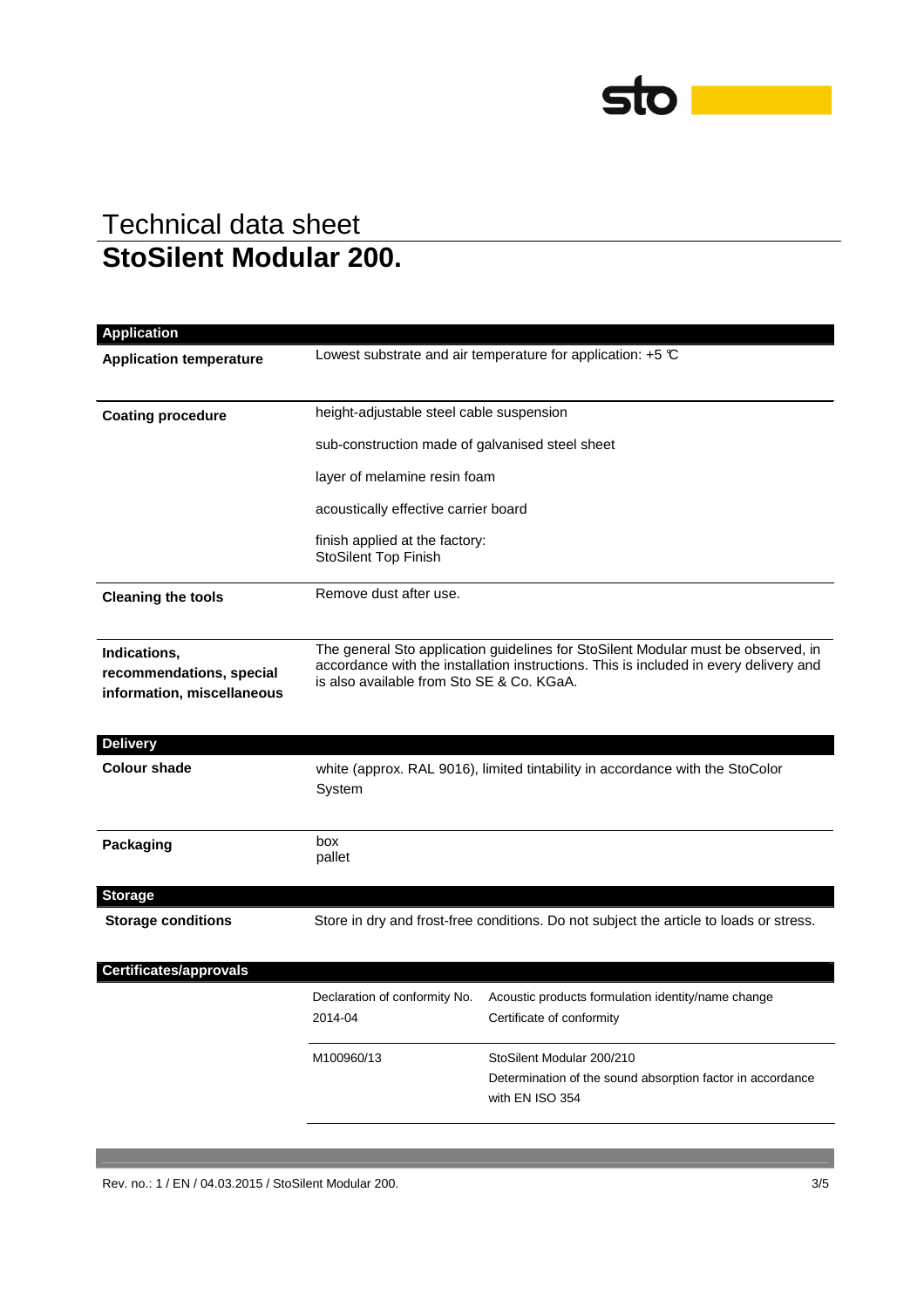

|                            | M100960/14<br><b>DIBT</b> Stellungnahme                                                                                                                                                                                                                                                                                                                                                                                                                                                     | StoSilent Modular 200/210<br>Determination of the sound absorption factor in accordance<br>with ASTM C 423<br>StoSilent Modular - ceiling canopy as fitment                                    |  |
|----------------------------|---------------------------------------------------------------------------------------------------------------------------------------------------------------------------------------------------------------------------------------------------------------------------------------------------------------------------------------------------------------------------------------------------------------------------------------------------------------------------------------------|------------------------------------------------------------------------------------------------------------------------------------------------------------------------------------------------|--|
| <b>Identification</b>      |                                                                                                                                                                                                                                                                                                                                                                                                                                                                                             |                                                                                                                                                                                                |  |
| <b>Product group</b>       | Acoustic ceiling element                                                                                                                                                                                                                                                                                                                                                                                                                                                                    |                                                                                                                                                                                                |  |
| <b>Special notes</b>       |                                                                                                                                                                                                                                                                                                                                                                                                                                                                                             |                                                                                                                                                                                                |  |
|                            | The information or data in this technical data sheet serves to ensure the product's                                                                                                                                                                                                                                                                                                                                                                                                         |                                                                                                                                                                                                |  |
|                            | intended use, or its suitability for use, and is based on our findings and experience.<br>Nevertheless, users are responsible for establishing the suitability of the product<br>for its intended use.<br>Applications other than those explicitly mentioned in this technical data sheet are<br>only permissible after prior consultation. Where no approval is given, such<br>applications are at the risk of the user. This applies particularly to combinations<br>with other products. |                                                                                                                                                                                                |  |
|                            | When a new technical data sheet is published, all previous technical data sheets<br>are no longer valid. The latest version is available on the Internet.                                                                                                                                                                                                                                                                                                                                   |                                                                                                                                                                                                |  |
| Sto SE & Co. KGaA          | Sto SEA Pte. Ltd.                                                                                                                                                                                                                                                                                                                                                                                                                                                                           | Sto SEA Sdn. Bhd.                                                                                                                                                                              |  |
| Ehrenbachstr. 1            | 159 Sin Ming Road<br>#06-02 Amtech Building                                                                                                                                                                                                                                                                                                                                                                                                                                                 | No. 15, Jalan Teknologi 3/3A,<br>Surian Industrial Park,<br>Kota Damansara<br>MY-47810<br>Petaling Jaya, Selangor D. E.<br>Tel: +60-3-61 56 61 33<br>Fax: +60-3-61 56 71 33<br>info.sg@sto.com |  |
| D - 79780 Stühlingen       | Singapore 575625<br>Singapore                                                                                                                                                                                                                                                                                                                                                                                                                                                               |                                                                                                                                                                                                |  |
| Phone: +49 7744 57-0       | Phone +65 6453 3080<br>Fax +65 6453 6991                                                                                                                                                                                                                                                                                                                                                                                                                                                    |                                                                                                                                                                                                |  |
| Fax: +49 7744 57-2178      | info.sg@sto.com<br>www.sto-sea.com                                                                                                                                                                                                                                                                                                                                                                                                                                                          |                                                                                                                                                                                                |  |
| Infoservice.export@sto.com |                                                                                                                                                                                                                                                                                                                                                                                                                                                                                             | www.sto-sea.com                                                                                                                                                                                |  |
| www.sto.com                |                                                                                                                                                                                                                                                                                                                                                                                                                                                                                             |                                                                                                                                                                                                |  |